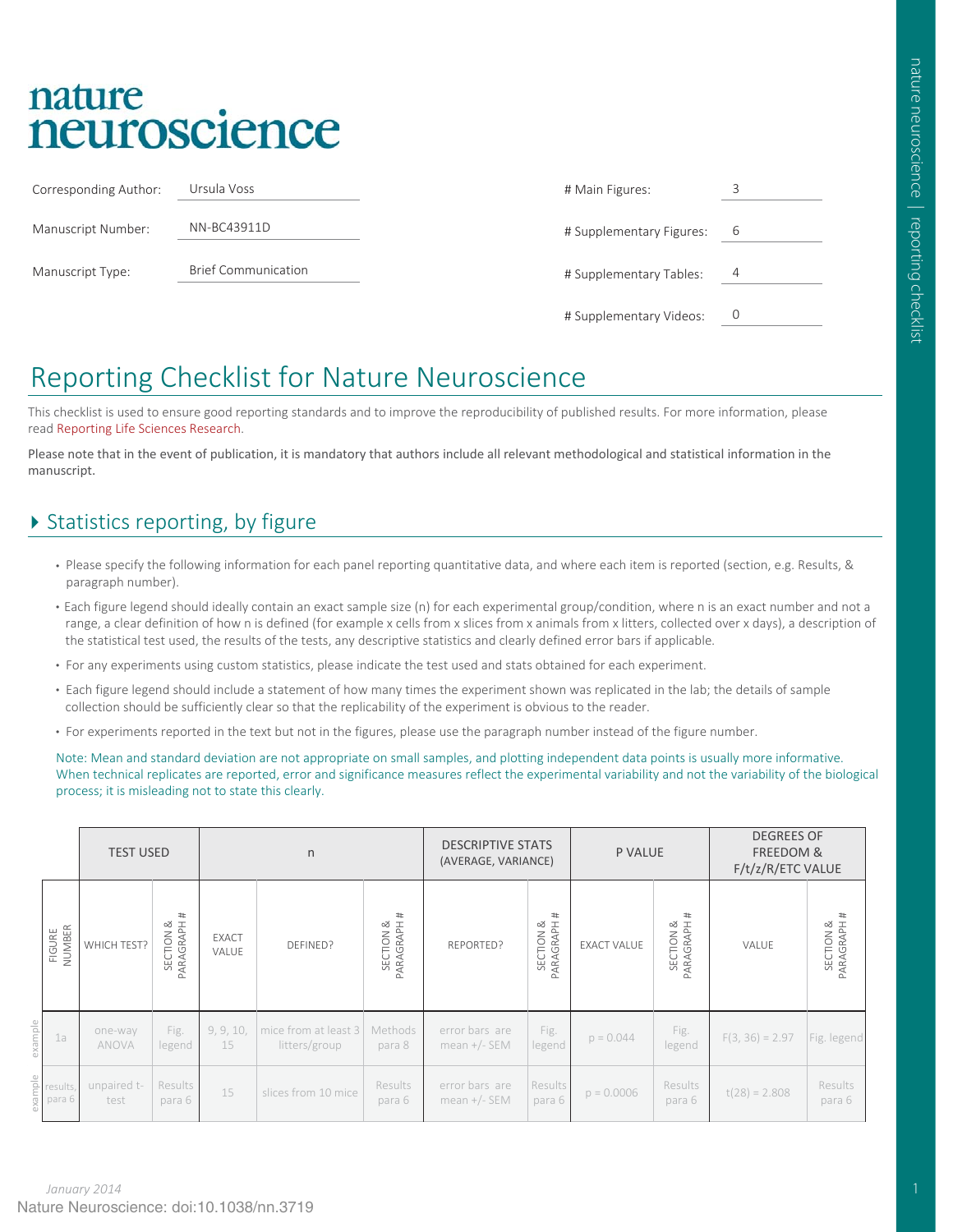|   |                                                         | <b>TEST USED</b>    |                                           | $\sf n$        |                                                                                              |                                                              | <b>DESCRIPTIVE STATS</b><br>(AVERAGE, VARIANCE) |                                                           | P VALUE              |                                                | <b>DEGREES OF</b><br>FREEDOM &<br>F/t/z/R/ETC VALUE |                                        |
|---|---------------------------------------------------------|---------------------|-------------------------------------------|----------------|----------------------------------------------------------------------------------------------|--------------------------------------------------------------|-------------------------------------------------|-----------------------------------------------------------|----------------------|------------------------------------------------|-----------------------------------------------------|----------------------------------------|
|   | NUMBER<br>FIGURE                                        | WHICH TEST?         | SECTION &<br>PARAGRAPH #                  | EXACT<br>VALUE | DEFINED?                                                                                     | PARAGRAPH#<br>SECTION &                                      | REPORTED?                                       | PARAGRAPH #<br>SECTION &                                  | <b>EXACT VALUE</b>   | PARAGRAPH#<br>SECTION &                        | VALUE                                               | SECTION &<br>PARAGRAPH #               |
| ÷ | main<br>text<br>p. 5,<br>lege<br>nd<br>Fig. 2           | unpaired t-<br>test | p. 5,<br>legend<br>Fig. 2                 | 37             | number of lucid<br>vs. number of<br>non-lucid dream<br>reports during 40<br>Hz stimulations  | p. 5,<br>legend<br>Fig 2,<br>Online<br>Methods               | yes                                             | Fig. 2                                                    | 0.00003              | p. 5,<br>legend<br>Fig 2,<br>Online<br>Methods | 42/5.01                                             | p. 5,<br>legend<br>Fig. 2              |
|   | main<br>text<br>p. 5,<br>lege<br>nd<br>Fig. 2           | unpaired t-<br>test | p. 5,<br>legend<br>Fig. 2                 | 23             | number of lucid<br>vs. number of non-<br>lucid dream<br>reports during 25<br>Hz stimulations | p. 5,<br>legend<br>Fig. 2,<br>Online<br>Methods              | yes                                             | Fig. 2                                                    | 0.0102               | p. 5,<br>legend<br>Fig 2,<br>Online<br>Methods | 24/2.80                                             | p. 5,<br>legend<br>Fig. 2              |
|   | main<br>text<br>p. 5,<br>Supp<br>Tabl<br>e <sub>2</sub> | <b>MANOVA</b>       | main<br>text p.<br>5,<br>Supp.<br>Table 2 | 207            | yes                                                                                          | main text<br>p. 5,<br>Supp.<br>Table 2,<br>Online<br>Methods | yes                                             | main<br>text p.<br>5,<br>Supp.<br>Table<br>$\overline{2}$ | $\,<$<br>0.000000001 | main<br>text p. 5,<br>Supp.<br>Table 2         | 56, 1039/3.29                                       | main text<br>p. 5,<br>Supp.<br>Table 2 |
|   | main<br>text<br>p. 5,<br>Supp<br>Tabl<br>e <sub>2</sub> | <b>ANOVA</b>        | main<br>text p.<br>5,<br>Supp.<br>Table 2 | 207            | yes                                                                                          | main text<br>p. 5,<br>Supp.<br>Table 2,<br>Online<br>Methods | yes                                             | main<br>text p.<br>5,<br>Supp.<br>Table<br>$\overline{2}$ | 0.00003              | main<br>text p. 5,<br>Supp.<br>Table 2         | 7, 199/4.97                                         | main text<br>p. 5,<br>Supp.<br>Table 2 |
|   | main<br>text<br>p. 5,<br>Supp<br>Tabl<br>e <sub>2</sub> | <b>ANOVA</b>        | main<br>text p.<br>5,<br>Supp.<br>Table 2 | 207            | yes                                                                                          | main text<br>p. 5,<br>Supp.<br>Table 2,<br>Online<br>Methods | yes                                             | main<br>text p.<br>5,<br>Supp.<br>Table<br>$\overline{2}$ | 0.0001               | main<br>text p. 5,<br>Supp.<br>Table 2         | 7,199/4.68                                          | main text<br>p. 5,<br>Supp.<br>Table 2 |
|   | main<br>text<br>p. 5,<br>Supp<br>Tabl<br>e 2            | ANOVA               | main<br>text p.<br>5,<br>Supp.<br>Table 2 | 207            | yes                                                                                          | main text<br>p. 5,<br>Supp.<br>Table 2,<br>Online<br>Methods | yes                                             | main<br>text p.<br>5,<br>Supp.<br>Table<br>$\overline{2}$ | 0.0028               | main<br>text p. 5,<br>Supp.<br>Table 2         | 7, 199/3.24                                         | main text<br>p. 5,<br>Supp.<br>Table 2 |
|   | main<br>text<br>p. 5,<br>Supp<br>Tabl<br>e <sub>2</sub> | ANOVA               | main<br>text p.<br>5,<br>Supp.<br>Table 2 | 207            | yes                                                                                          | main text<br>p. 5,<br>Supp.<br>Table 2,<br>Online<br>Methods | yes                                             | main<br>text p.<br>5,<br>Supp.<br>Table<br>$\overline{2}$ | 0.0038               | main<br>text p. 5,<br>Supp.<br>Table 2         | 7, 199/3.12                                         | main text<br>p. 5,<br>Supp.<br>Table 2 |
|   | main<br>text<br>p. 5,<br>Supp<br>Tabl<br>e 2            | ANOVA               | main<br>text p.<br>5,<br>Supp.<br>Table 2 | 207            | yes                                                                                          | main text<br>p. 5,<br>Supp.<br>Table 2,<br>Online<br>Methods | yes                                             | main<br>text p.<br>5,<br>Supp.<br>Table<br>$\overline{2}$ | $\,<$<br>0.000000001 | main<br>text p. 5,<br>Supp.<br>Table 2         | 7, 199/10.62                                        | main text<br>p. 5,<br>Supp.<br>Table 2 |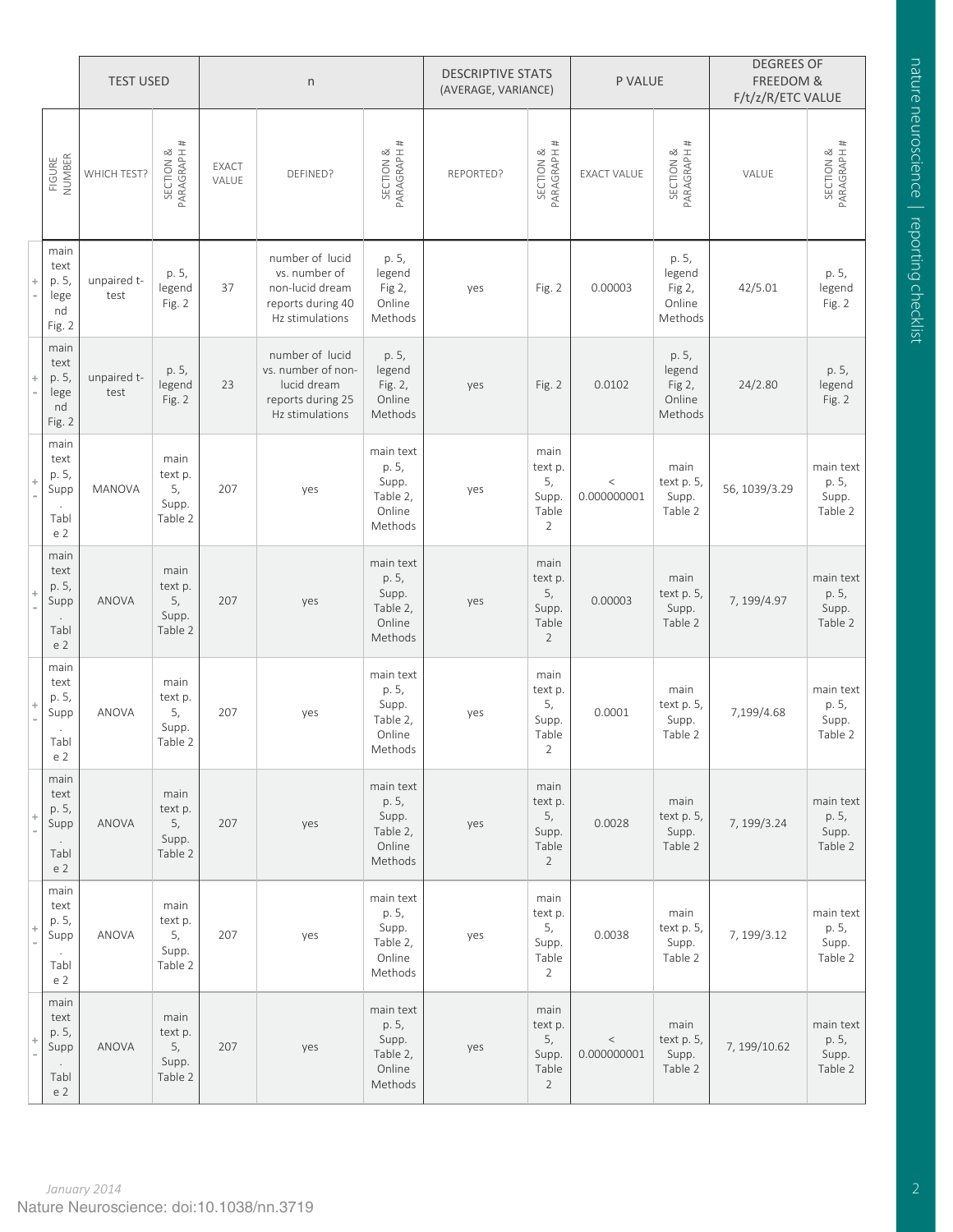| $\ddot{\gamma}$          | main<br>text<br>p. 5,<br>Supp<br>Tabl<br>e <sub>2</sub> | post hoc<br>test,<br>Bonferroni<br>corrected  | main<br>text p.<br>5,<br>Supp.<br>Table 2 | 207 | yes, subtest for<br><b>DISSOCIATION</b><br>between sham (N<br>$=$ 30) and 40 Hz<br>condition ( $N = 44$ )   | main text<br>p. 5,<br>Supp.<br>Table 2 | yes | Fig 3 | 0.000002  | main<br>text p. 5,<br>Supp.<br>Table 2 | 72, medium<br>difference 0.9889 | not listed |
|--------------------------|---------------------------------------------------------|-----------------------------------------------|-------------------------------------------|-----|-------------------------------------------------------------------------------------------------------------|----------------------------------------|-----|-------|-----------|----------------------------------------|---------------------------------|------------|
| $\ddot{\gamma}$          | main<br>text<br>p. 5,<br>Supp<br>Tabl<br>e <sub>2</sub> | post hoc<br>test,<br>Bonferroni<br>corrected  | main<br>text p.<br>5,<br>Supp.<br>Table 2 | 207 | yes, subtest for<br><b>DISSOCIATION</b><br>between $2$ Hz (N =<br>31) and 40 Hz<br>condition ( $N = 44$ )   | main text<br>p. 5,<br>Supp.<br>Table 2 | yes | Fig 3 | 0.000005  | main<br>text p. 5,<br>Supp.<br>Table 2 | 73, medium<br>difference 0.9877 | not listed |
| ÷                        | main<br>text<br>p. 5,<br>Supp<br>Tabl<br>e <sub>2</sub> | post hoc<br>test,<br>Bonferroni<br>corrected  | main<br>text p.<br>5,<br>Supp.<br>Table 2 | 207 | yes, subtest for<br><b>DISSOCIATION</b><br>between 6 Hz ( $N =$<br>19) and 40 Hz<br>condition ( $N = 44$ )  | main text<br>p. 5,<br>Supp.<br>Table 2 | yes | Fig 3 | 0.000001  | main<br>text p. 5,<br>Supp.<br>Table 2 | 61, medium<br>difference 1.1696 | not listed |
| ÷                        | main<br>text<br>p. 5,<br>Supp<br>Tabl<br>e <sub>2</sub> | post hoc<br>test,<br>Bonferroni<br>corrected  | main<br>text p.<br>5,<br>Supp.<br>Table 2 | 207 | yes, subtest for<br><b>DISSOCIATION</b><br>between 12 Hz (N<br>$= 18$ ) and 40 Hz<br>condition ( $N = 44$ ) | main text<br>p. 5,<br>Supp.<br>Table 2 | yes | Fig 3 | 0.0000007 | main<br>text p. 5,<br>Supp.<br>Table 2 | 60, medium<br>difference 1.2222 | not listed |
|                          | main<br>text<br>p. 5,<br>Supp<br>Tabl<br>e <sub>2</sub> | post hoc<br>test,<br>Bonferroni<br>corrected  | main<br>text p.<br>5,<br>Supp.<br>Table 2 | 207 | yes, subtest for<br><b>DISSOCIATION</b><br>between 70 Hz (N<br>$= 21$ ) and 40 Hz<br>condition ( $N = 44$ ) | main text<br>p. 5,<br>Supp.<br>Table 2 | yes | Fig 3 | 0.0016    | main<br>text p. 5,<br>Supp.<br>Table 2 | 63, medium<br>difference 0.8254 | not listed |
| ÷                        | main<br>text<br>p. 5,<br>Supp<br>Tabl<br>e <sub>2</sub> | post hoc<br>test,<br>Bonferroni<br>corrected  | main<br>text p.<br>5,<br>Supp.<br>Table 2 | 207 | yes, subtest for<br><b>INSIGHT</b> between<br>sham ( $N = 30$ ) and<br>40 Hz condition (N<br>$= 44$         | main text<br>p. 5,<br>Supp.<br>Table 2 | yes | Fig 3 | 0.0009    | main<br>text p. 5,<br>Supp.<br>Table 2 | 72, medium<br>difference 0.5416 | not listed |
| $\ddot{\phantom{0}}$     | main<br>text<br>p. 5,<br>Supp<br>Tabl<br>e 2            | post hoc<br>test,<br>Bonferroni<br>corrected  | main<br>text p.<br>5,<br>Supp.<br>Table 2 | 207 | yes, subtest for<br>INSIGHT between<br>$2$ Hz (N = 31) and<br>40 Hz condition (N<br>$= 44$                  | main text<br>p. 5,<br>Supp.<br>Table 2 | yes | Fig 3 | 0.0159    | main<br>text p. 5,<br>Supp.<br>Table 2 | 73, medium<br>difference 0.4738 | not listed |
| $\overline{\phantom{a}}$ | main<br>text<br>p. 5,<br>Supp<br>Tabl<br>e <sub>2</sub> | post hoc<br>test,<br>Bonferroni<br>corrected  | main<br>text p.<br>5,<br>Supp.<br>Table 2 | 207 | yes, subtest for<br>INSIGHT between<br>12 Hz (N = 18) and<br>40 Hz condition (N<br>$= 44$                   | main text<br>p. 5,<br>Supp.<br>Table 2 | yes | Fig 3 | 0.0466    | main<br>text p. 5,<br>Supp.<br>Table 2 | 60, medium<br>difference 0.4961 | not listed |
| $\overline{\phantom{a}}$ | main<br>text<br>p. 5,<br>Supp<br>Tabl<br>e <sub>2</sub> | post hoc<br>test,<br>Bonferroni<br>corrected  | main<br>text p.<br>5,<br>Supp.<br>Table 2 | 207 | yes, subtest for<br>INSIGHT between<br>70 Hz (N = 21) and<br>40 Hz condition (N<br>$= 44$                   | main text<br>p. 5,<br>Supp.<br>Table 2 | yes | Fig 3 | 0.0099    | main<br>text p. 5,<br>Supp.<br>Table 2 | 73, medium<br>difference 0.5337 | not listed |
| ÷                        | main<br>text<br>p. 6,<br>Supp<br>Tabl<br>e <sub>2</sub> | post hoc<br>test,<br>Bonferroni<br>correcteds | main<br>text p.<br>6,<br>Supp.<br>Table 2 | 207 | yes, subtest for<br>CONTROL between<br>$2$ Hz (N = 31) and<br>25 Hz condition (N<br>$= 26$                  | main text<br>p. 6,<br>Supp.<br>Table 2 | yes | Fig 3 | 0.0004    | main<br>text p. 6,<br>Supp.<br>Table 2 | 55, medium<br>difference 0.3761 | not listed |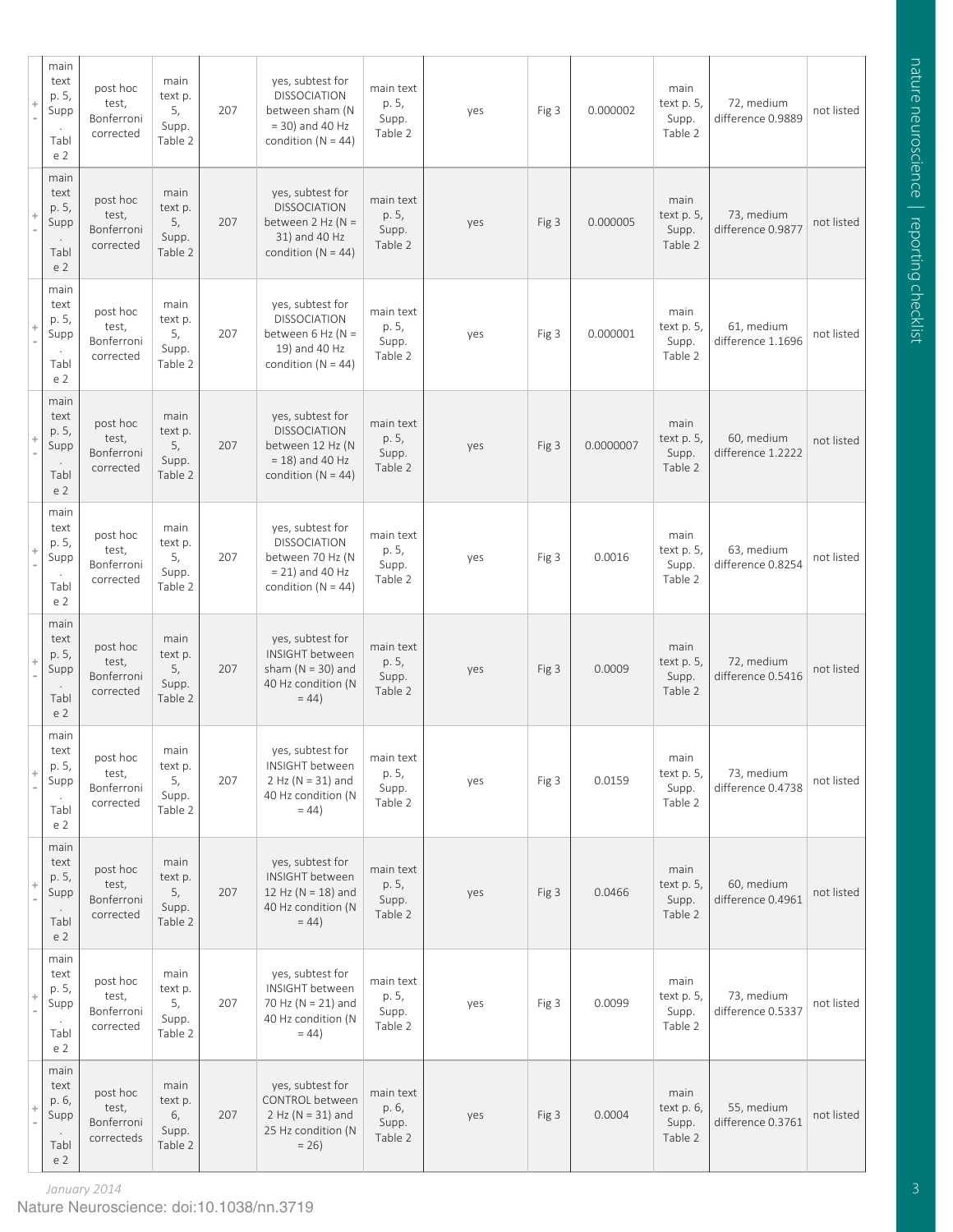| ÷                    | main<br>text<br>p. 6,<br>Supp<br>Tabl<br>e <sub>2</sub>       | post hoc<br>test,<br>Bonferroni<br>corrected | main<br>text p.<br>6,<br>Supp.<br>Table 2 | 207 | yes, subtest for<br>CONTROL<br>between 6 Hz ( $N =$<br>19) and 25 Hz<br>condition ( $N = 26$ )   | main text<br>p. 6,<br>Supp.<br>Table 2 | yes | Fig 3                                       | 0.0150     | main<br>text p. 6,<br>Supp.<br>Table 2 | 43, medium<br>difference 0.3249 | not listed                            |
|----------------------|---------------------------------------------------------------|----------------------------------------------|-------------------------------------------|-----|--------------------------------------------------------------------------------------------------|----------------------------------------|-----|---------------------------------------------|------------|----------------------------------------|---------------------------------|---------------------------------------|
|                      | main<br>text<br>p. 6,<br>Supp<br>Tabl<br>e <sub>2</sub>       | post hoc<br>test,<br>Bonferroni<br>corrected | main<br>text p.<br>6,<br>Supp.<br>Table 2 | 207 | yes, subtest for<br>CONTROL<br>between 12 Hz (N<br>$= 18$ ) and 25 Hz<br>condition ( $N = 26$ )  | main text<br>p. 6,<br>Supp.<br>Table 2 | yes | Fig 3                                       | 0.0074     | main<br>text p. 6,<br>Supp.<br>Table 2 | 42, medium<br>difference 0.3483 | not listed                            |
|                      | main<br>text<br>p. 6,<br>Supp<br>Tabl<br>e <sub>2</sub>       | post hoc<br>test,<br>Bonferroni<br>corrected | main<br>text p.<br>6,<br>Supp.<br>Table 2 | 207 | yes, subtest for<br>CONTROL<br>between 40 Hz (N<br>$= 44$ ) and 25 Hz<br>condition ( $N = 26$ )  | main text<br>p. 6,<br>Supp.<br>Table 2 | yes | Fig 3                                       | 0.0010     | main<br>text p. 6,<br>Supp.<br>Table 2 | 68, medium<br>difference 0.3153 | not listed                            |
|                      | main<br>text<br>p. 6,<br>Supp<br>Tabl<br>e <sub>2</sub>       | post hoc<br>test,<br>Bonferroni<br>corrected | main<br>text p.<br>6,<br>Supp.<br>Table 2 | 207 | yes, subtest for<br>CONTROL<br>between 70 Hz (N<br>$= 21$ ) and 25 Hz<br>condition ( $N = 26$ )  | main text<br>p. 6,<br>Supp.<br>Table 2 | yes | Fig 3                                       | 0.0003     | main<br>text p. 6,<br>Supp.<br>Table 2 | 45, medium<br>difference 0.4038 | not listed                            |
|                      | main<br>text<br>p. 6,<br>Supp<br>Tabl<br>e <sub>2</sub>       | post hoc<br>test,<br>Bonferroni<br>corrected | main<br>text p.<br>6,<br>Supp.<br>Table 2 | 207 | yes, subtest for<br>CONTROL<br>between 100 Hz (N<br>$= 18$ ) and 25 Hz<br>condition ( $N = 26$ ) | main text<br>p. 6,<br>Supp.<br>Table 2 | yes | Fig 3                                       | 0.0007     | main<br>text p. 6,<br>Supp.<br>Table 2 | 42, medium<br>difference 0.4038 | not listed                            |
| $\ddot{\phantom{0}}$ | main<br>text<br>p. 6,<br>Supp<br>Tabl<br>e 3                  | Spearman<br>correlation<br>coefficient       | main<br>text p.<br>6,<br>Supp<br>Table 3  | 207 | yes, INSIGHT and<br>40 Hz                                                                        | main text<br>p. 6, Supp<br>Table 3     | yes | Supp<br>Table<br>3                          | 0.0001     | main<br>text p. 6,<br>Supp<br>Table 3  | 207, 0.30                       | Supp<br>Table 3                       |
|                      | main<br>text<br>p. 6,<br>Supp<br>Tabl<br>e 3                  | Spearman<br>correlation<br>coefficient       | main<br>text p.<br>6,<br>Supp<br>Table 3  | 207 | yes, DISSOCIATION<br>and 40 Hz                                                                   | main text<br>p. 6, Supp<br>Table 3     | yes | main<br>text p.<br>6,<br>Supp<br>Table<br>3 | 0.00000003 | main<br>text p. 6,<br>Supp<br>Table 3  | 207, 0.43                       | main text<br>p. 6,<br>Supp<br>Table 3 |
| ÷                    | main<br>text<br>p. 6,<br>Supp<br>Tabl<br>e 3                  | Spearman<br>correlation<br>coefficient       | main<br>text p.<br>6,<br>Supp<br>Table 3  | 207 | yes, INSIGHT and<br>25 Hz                                                                        | main text<br>p. 6, Supp<br>Table 3     | yes | main<br>text p.<br>6,<br>Supp<br>Table<br>3 | 0.0098     | main<br>text p. 6,<br>Supp<br>Table 3  | 207, 0.16                       | main text<br>p. 6,<br>Supp<br>Table 3 |
| ÷                    | main<br>text<br>p. 6,<br>Supp<br>Tabl<br>e 3                  | Spearman<br>correlation<br>coefficient       | main<br>text p.<br>6,<br>Supp<br>Table 3  | 207 | yes, DISSOCIATION<br>and 25 Hz                                                                   | main text<br>p. 6, Supp<br>Table 3     | yes | main<br>text p.<br>6,<br>Supp<br>Table<br>3 | 0.0081     | main<br>text p. 6,<br>Supp<br>Table 3  | 207, 0.18                       | main text<br>p. 6,<br>Supp<br>Table 3 |
| $\!+\!$              | onlin<br>$\mathsf{e}% _{t}\left( t_{0}\right)$<br>meth<br>ods | Spearman<br>correlation<br>coefficient       | online<br>metho<br>ds                     | 207 | yes, INSIGHT AND<br><b>DISSOCIATION</b>                                                          | online<br>methods                      | yes | online<br>metho<br>ds                       | 0.0000012  | online<br>methods                      | 207, 0.32                       | online<br>methods                     |
| $\div$               | lege<br>nd<br>Fig. 2                                          | unpaired t-<br>test                          | legend<br>Fig. 2                          | 70  | yes                                                                                              | legend<br>Fig. 2                       | yes | legen<br>d Fig.<br>$\overline{2}$           | 0.00003    | legend<br>Fig. 2                       | 68/4.55                         | legend<br>Fig. 2                      |
| $\!+$                | lege<br>nd<br>Fig. 2                                          | unpaired t-<br>test                          | legend<br>Fig. 2                          | 70  | yes                                                                                              | legend<br>Fig. 2                       | yes | legen<br>d Fig.<br>$\overline{2}$           | 0.2387     | legend<br>Fig. 2                       | 68/1.19                         |                                       |

*January 2014* Nature Neuroscience: doi:10.1038/nn.3719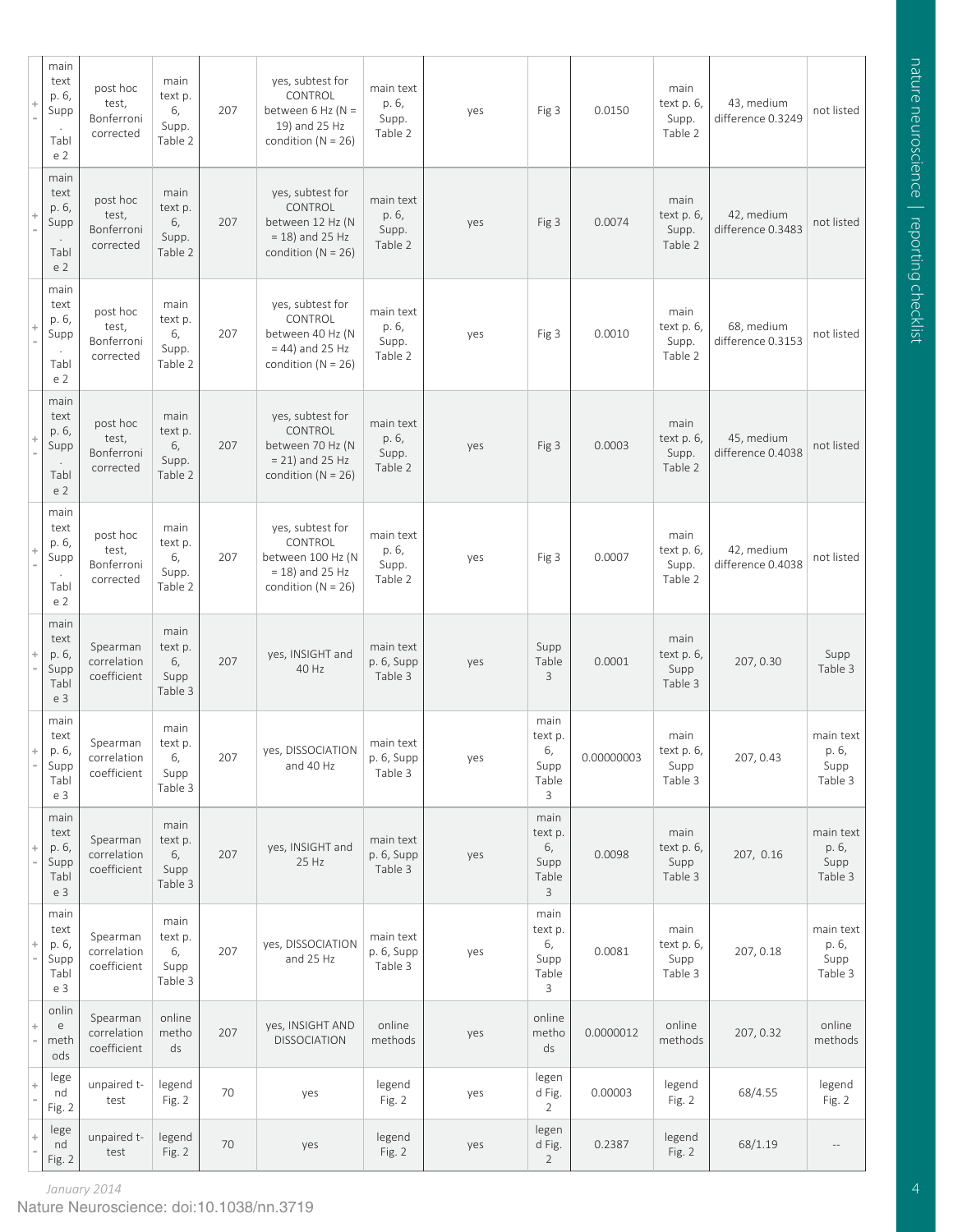| Supp<br>Tabl<br>e <sub>2</sub> | post hoc<br>test,<br>Bonferroni<br>corrected | Supp.<br>Table 2     | 207 | yes, subtest for<br><b>DISSOCIATION</b><br>between 25 Hz (N<br>$= 26$ ) and 40 Hz<br>condition ( $N = 44$ )  | Supp.<br>Table 2  | yes | Supp.<br>Table<br>2              | 1.0000   | Supp.<br>Table 2  | 68, medium<br>difference 0.2991 |                            |
|--------------------------------|----------------------------------------------|----------------------|-----|--------------------------------------------------------------------------------------------------------------|-------------------|-----|----------------------------------|----------|-------------------|---------------------------------|----------------------------|
| Supp<br>Tabl<br>e <sub>2</sub> | post hoc<br>test,<br>Bonferroni<br>corrected | Supp.<br>Table 2     | 207 | yes, subtest for<br>INSIGHT between<br>25 Hz ( $N = 26$ ) and<br>40 Hz condition (N<br>$= 44$                | Supp.<br>Table 2  | yes | Supp.<br>Table<br>2              | 1.0000   | Supp.<br>Table 2  | 68, medium<br>difference 0.0331 |                            |
| Supp<br>Tabl<br>e <sub>2</sub> | post hoc<br>test,<br>Bonferroni<br>corrected | Supp.<br>Table 2     | 207 | yes, subtest for<br>INSIGHT between<br>$6$ Hz (N = 19) and<br>40 Hz condition (N<br>$= 44$                   | Supp.<br>Table 2  | yes | Supp.<br>Table<br>$\overline{2}$ | 0.3338   | Supp.<br>Table 2  | 61, medium<br>difference 0.3867 |                            |
| Supp<br>Tabl<br>e 2            | post hoc<br>test,<br>Bonferroni<br>corrected | Supp.<br>Table 2     | 207 | yes, subtest for<br>CONTROL between<br>sham ( $N = 30$ ) and<br>25 Hz condition (N<br>$= 26$                 | Supp.<br>Table 2  | yes | Supp.<br>Table<br>2              | 0.0866   | Supp.<br>Table 2  | 54, medium<br>difference 0.2455 |                            |
| Supp<br>Tabl<br>e 3            | Spearman<br>correlation<br>coefficient       | Supp.<br>Table 3     | 207 | yes, power ratio 25<br>vs. 40 Hz                                                                             | Supp.<br>Table 3  | yes | Supp.<br>Table<br>3              | 0.022    | Supp.<br>Table 3  | 207, 0.0012                     | legend<br>Supp.<br>Table 3 |
| Supp<br>Tabl<br>e 2            | post hoc<br>test,<br>Bonferroni<br>corrected | Supp.<br>Table 2     | 207 | yes, subtest for<br><b>DISSOCIATION</b><br>between 40 Hz (N<br>$= 44$ ) and 100 Hz<br>condition ( $N = 18$ ) | Supp.<br>Table 2  | yes | Supp.<br>Table<br>$\overline{2}$ | 0.000009 | Supp.<br>Table 2  | 60, 1.1111                      |                            |
| Supp<br>Tabl<br>e <sub>2</sub> | post hoc<br>test,<br>Bonferroni<br>corrected | Supp.<br>Table 2     | 207 | yes, subtest for<br>INSIGHT between<br>40 Hz ( $N = 44$ ) and<br>100 Hz condition<br>$(N = 18)$              | Supp.<br>Table 2  | yes | Supp.<br>Table<br>2              | 0.1197   | Supp.<br>Table 2  | 60, 0.4491                      |                            |
| main<br>text<br>p. 6           | post hoc<br>test,<br>Bonferroni<br>corrected | main<br>text p.<br>6 | 207 | yes, subtest for<br>INSIGHT between<br>sham ( $N = 30$ ) and<br>25 Hz condition (N<br>$= 26$                 | main text<br>p. 6 | yes | main<br>text p.<br>6             | 0.0248   | main<br>text p. 6 | 0.5084                          |                            |
|                                |                                              |                      |     |                                                                                                              |                   |     |                                  |          |                   |                                 |                            |

## Representative figures

1. Are any representative images shown (including Western blots and immunohistochemistry/staining) in the paper?

If so, what figure(s)?

2. For each representative image, is there a clear statement of how many times this experiment was successfully repeated and a discussion of any limitations in repeatability?

If so, where is this reported (section, paragraph #)?

yes, Figure 2 and Figure 3

yes, in legend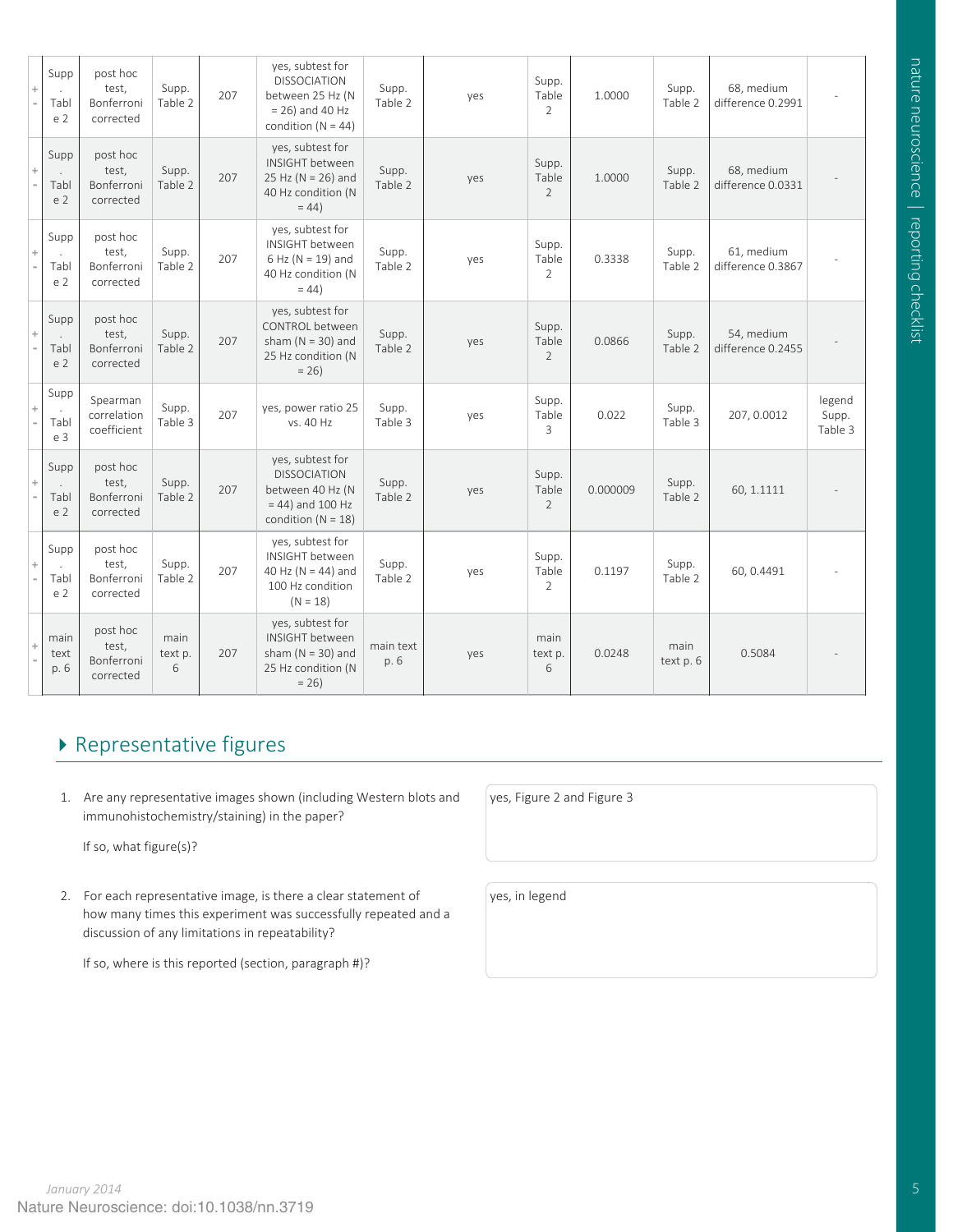## ▶ Statistics and general methods

1. Is there a justification of the sample size?

If so, how was it justified?

Where (section, paragraph #)?

 Even if no sample size calculation was performed, authors should report why the sample size is adequate to measure their effect size.

2. Are statistical tests justified as appropriate for every figure?

Where (section, paragraph #)?

- a. If there is a section summarizing the statistical methods in the methods, is the statistical test for each experiment clearly defined?
- b. Do the data meet the assumptions of the specific statistical test you chose (e.g. normality for a parametric test)?

Where is this described (section, paragraph #)?

c. Is there any estimate of variance within each group of data?

Is the variance similar between groups that are being statistically compared?

Where is this described (section, paragraph #)?

- d. Are tests specified as one- or two-sided? two-sided
- e. Are there adjustments for multiple comparisons? yes, Bonferroni corrections for multiple comparisons
- 3. Are criteria for excluding data points reported? Was this criterion established prior to data collection? Where is this described (section, paragraph #)?
- 4. Define the method of randomization used to assign subjects (or samples) to the experimental groups and to collect and process data.

If no randomization was used, state so.

Where does this appear (section, paragraph #)?

5. Is a statement of the extent to which investigator knew the group allocation during the experiment and in assessing outcome included?

If no blinding was done, state so.

Where (section, paragraph #)?

yes,

As there were no a priori effect size estimates available, we based our sample size on the assumption of a medium effect size and, as this was a repeated measures design, also on justifiable strain on our subjects.

Online Methods section, Statistical Analyses

no

yes Online Methods section, Statistical Analyses

yes, Online Methods section, Statistical Analyses

yes, yes

Online Methods section, Statistical Analyses

Online Methods section, Statistical Analyses

yes yes

Online Methods section, Statistical Analyses

repeated measures counterbalanced design

Online Methods section, Procedure

yes, the study was performed double blind

legend Supp Fig 1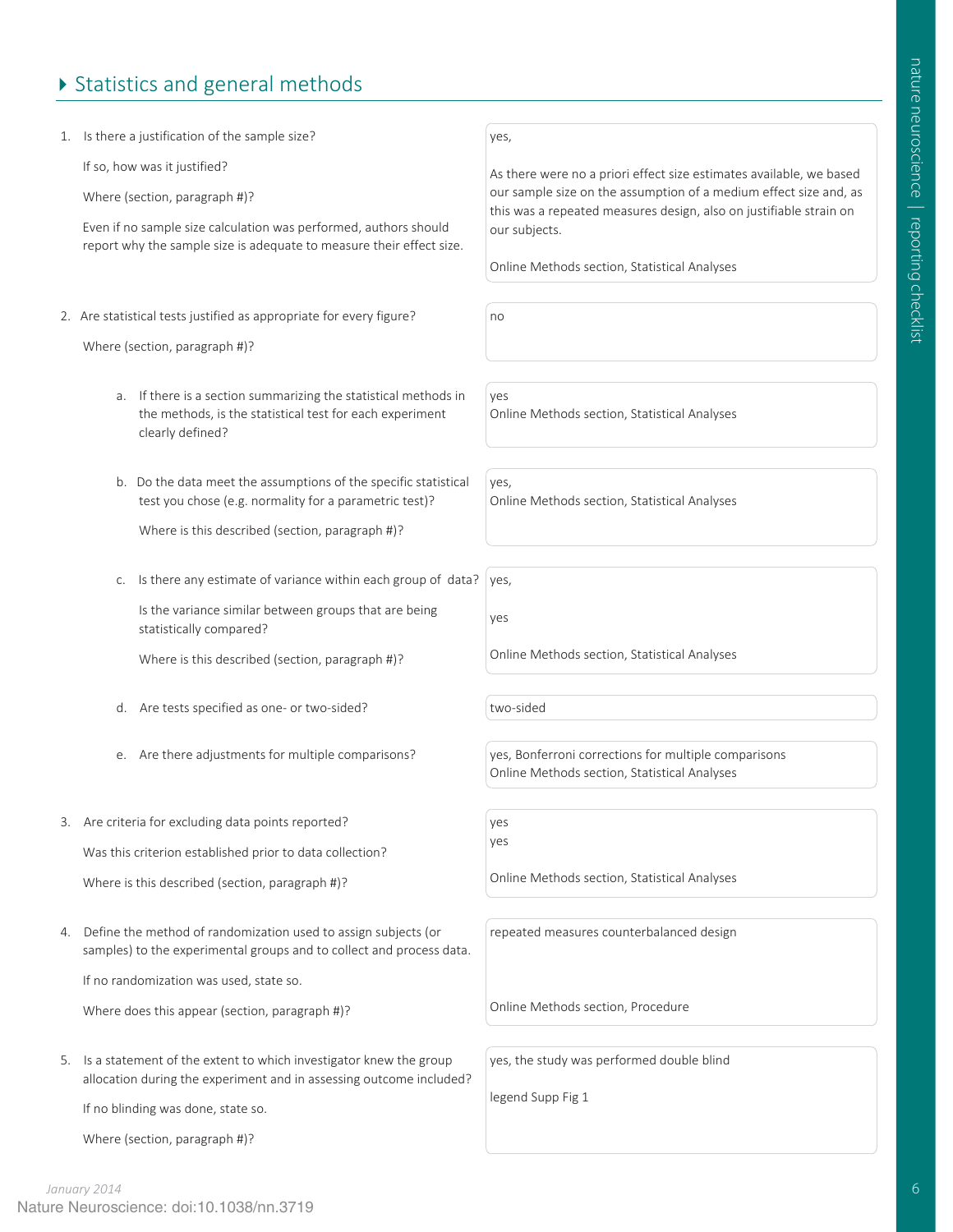6. For experiments in live vertebrates, is a statement of compliance with ethical guidelines/regulations included? n.a.

Where (section, paragraph #)?

7. Is the species of the animals used reported?

Where (section, paragraph #)?

8. Is the strain of the animals (including background strains of KO/ transgenic animals used) reported?

Where (section, paragraph #)?

- 9. Is the sex of the animals/subjects used reported? Where (section, paragraph #)?
- 10. Is the age of the animals/subjects reported?
	- Where (section, paragraph #)?
- 11. For animals housed in a vivarium, is the light/dark cycle reported? Where (section, paragraph #)?
- 12. For animals housed in a vivarium, is the housing group (i.e. number of animals per cage) reported?

Where (section, paragraph #)?

13. For behavioral experiments, is the time of day reported (e.g. light or dark cycle)?

Where (section, paragraph #)?

14. Is the previous history of the animals/subjects (e.g. prior drug administration, surgery, behavioral testing) reported?

Where (section, paragraph #)?

a. If multiple behavioral tests were conducted in the same group of animals, is this reported?

Where (section, paragraph #)?

15. If any animals/subjects were excluded from analysis, is this reported?

Where (section, paragraph #)?

a. How were the criteria for exclusion defined?

Where is this described (section, paragraph #)?

yes, throughout the text, also Online Methods section, Approval for experiments with human subjects

n.a.

yes,

Online Methods section, subjects

yes, Online Methods section, subjects

n.a.

n.a.

yes Supp Fig 1

yes

Online Methods section, subjects and exclusion criteria

yes Online Methods section, procedure

n.a.

yes Online Methods section, subjects and exclusion criteria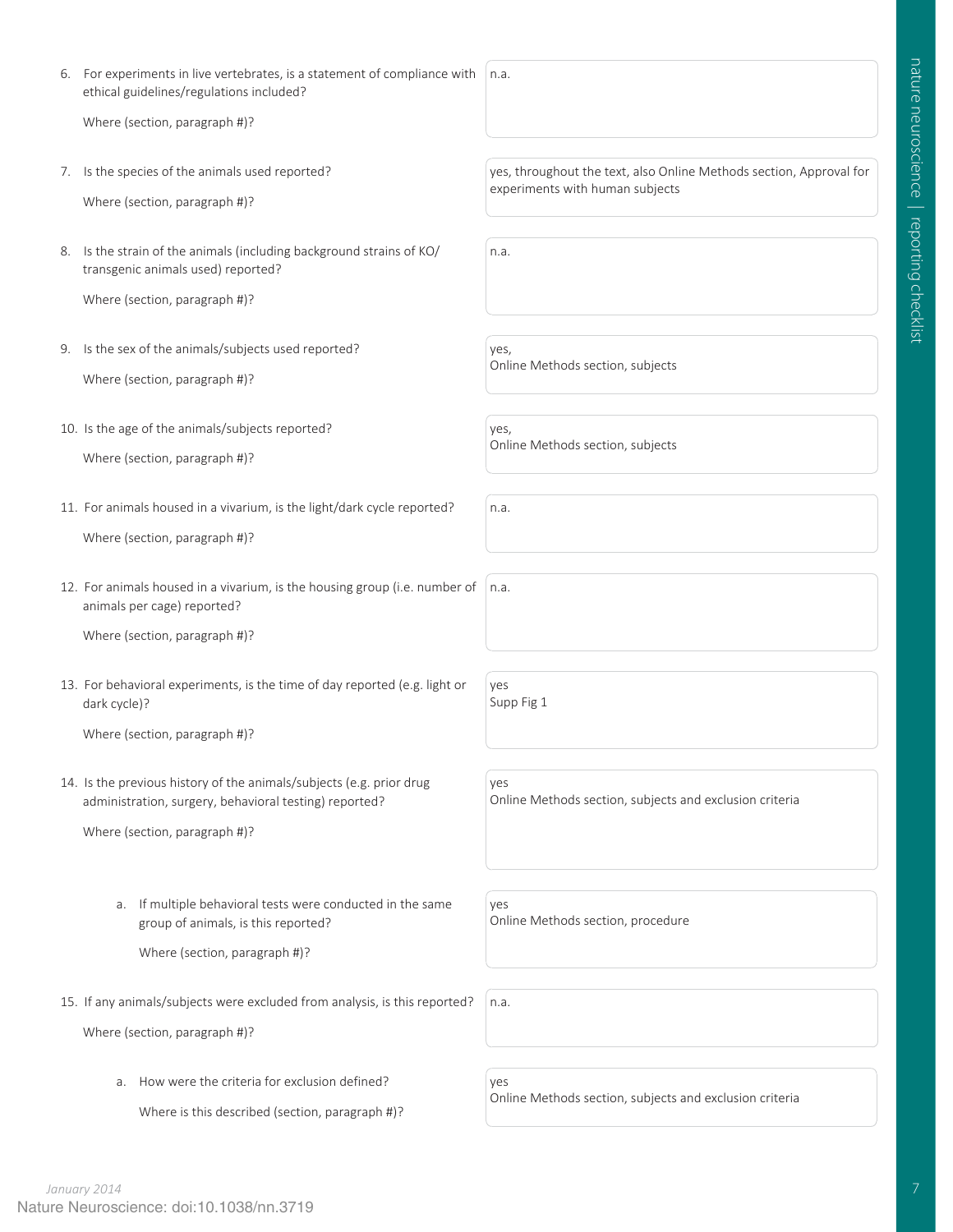b. Specify reasons for any discrepancy between the number of animals at the beginning and end of the study. n.a.

Where is this described (section, paragraph #)?

### ▶ Reagents

- 1. Have antibodies been validated for use in the system under study (assay and species)?
	- a. Is antibody catalog number given?

Where does this appear (section, paragraph #)?

b. Where were the validation data reported (citation, supplementary information, Antibodypedia)?

Where does this appear (section, paragraph #)?

2. If cell lines were used to reflect the properties of a particular tissue or disease state, is their source identified?

Where (section, paragraph #)?

a. Were they recently authenticated?

Where is this information reported (section, paragraph #)?

### Data deposition

Data deposition in a public repository is mandatory for:

- a. Protein, DNA and RNA sequences
- b. Macromolecular structures
- c. Crystallographic data for small molecules
- d. Microarray data

Deposition is strongly recommended for many other datasets for which structured public repositories exist; more details on our data policy are available here. We encourage the provision of other source data in supplementary information or in unstructured repositories such as Figshare and Dryad.

n.a.

1. Are accession codes for deposit dates provided?

Where (section, paragraph #)?

## ▶ Computer code/software

Any custom algorithm/software that is central to the methods must be supplied by the authors in a usable and readable form for readers at the time of publication. However, referees may ask for this information at any time during the review process.

 1. Identify all custom software or scripts that were required to conduct the study and where in the procedures each was used.

SPSS 20.0 for statistical analyses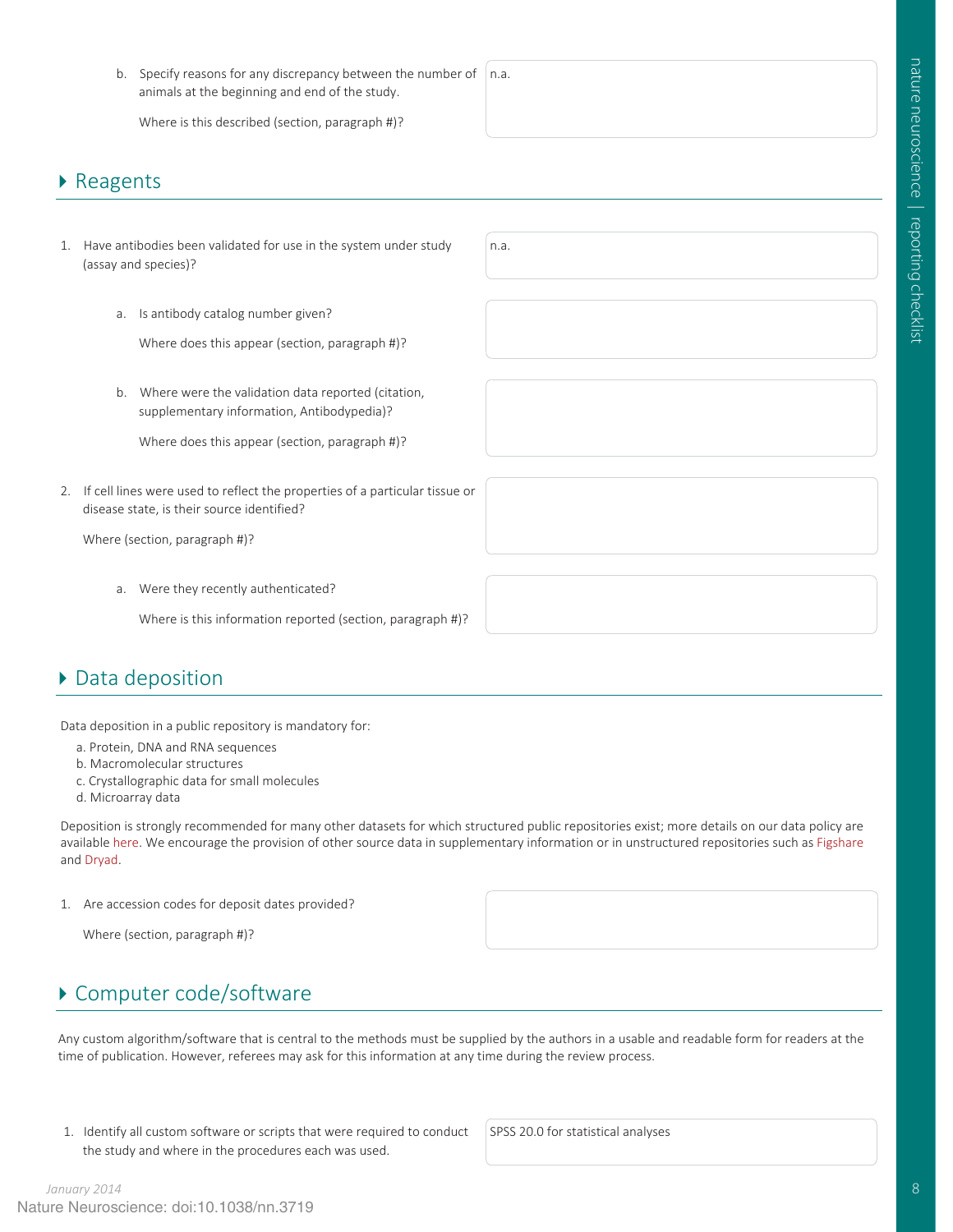2. Is computer source code/software provided with the paper or deposited in a public repository? Indicate in what form this is provided or how it can be obtained.

#### ▶ Human subjects

- 1. Which IRB approved the protocol? Where is this stated (section, paragraph #)?
- 2. Is demographic information on all subjects provided? Where (section, paragraph #)?
- 3. Is the number of human subjects, their age and sex clearly defined? Where (section, paragraph #)?
- 4. Are the inclusion and exclusion criteria (if any) clearly specified? Where (section, paragraph #)?
- 5. How well were the groups matched?

Where is this information described (section, paragraph #)?

- 6. Is a statement included confirming that informed consent was obtained from all subjects?
	- Where (section, paragraph #)?
- 7. For publication of patient photos, is a statement included confirming that consent to publish was obtained?

Where (section, paragraph #)?

### fMRI studies

For papers reporting functional imaging (fMRI) results please ensure that these minimal reporting guidelines are met and that all this information is clearly provided in the methods:

- 1. Were any subjects scanned but then rejected for the analysis after the data was collected?
	- a. If yes, is the number rejected and reasons for rejection described?

Where (section, paragraph #)?

2. Is the number of blocks, trials or experimental units per session and/ or subjects specified?

Where (section, paragraph #)?

Ethics Committee of Göttingen University Medical Center, Germany

Online Methods, Approval for experiments with human subjects.

yes Online Methods section, subjects

yes Online Methods section, subjects

yes Online Methods section, subjects

n.a.

no

yes Online Methods section, subjects

n.a.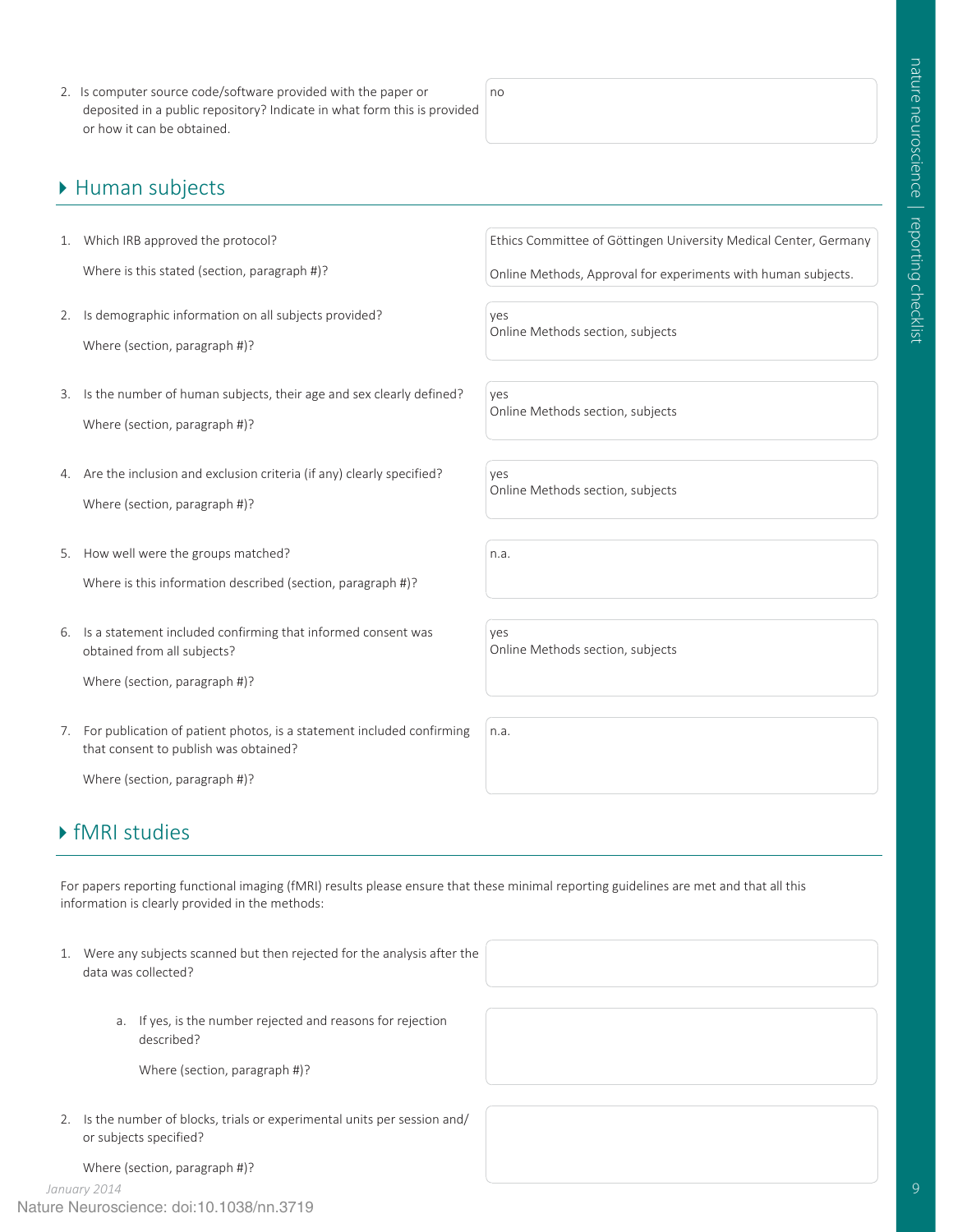- 3. Is the length of each trial and interval between trials specified?
- 4. Is a blocked, event-related, or mixed design being used? If applicable, please specify the block length or how the event-related or mixed design was optimized.
- 5. Is the task design clearly described?

Where (section, paragraph #)?

- 6. How was behavioral performance measured?
- 7. Is an ANOVA or factorial design being used?
- 8. For data acquisition, is a whole brain scan used? If not, state area of acquisition.
	- a. How was this region determined?
- 9. Is the field strength (in Tesla) of the MRI system stated?
	- a. Is the pulse sequence type (gradient/spin echo, EPI/spiral) stated?
	- b. Are the field-of-view, matrix size, slice thickness, and TE/TR/ flip angle clearly stated?
- 10. Are the software and specific parameters (model/functions, smoothing kernel size if applicable, etc.) used for data processing and pre-processing clearly stated?
- 11. Is the coordinate space for the anatomical/functional imaging data clearly defined as subject/native space or standardized stereotaxic space, e.g., original Talairach, MNI305, ICBM152, etc? Where (section, paragraph #)?
- 12. If there was data normalization/standardization to a specific space template, are the type of transformation (linear vs. nonlinear) used and image types being transformed clearly described? Where (section, paragraph #)?
- 13. How were anatomical locations determined, e.g., via an automated labeling algorithm (AAL), standardized coordinate database (Talairach daemon), probabilistic atlases, etc.?
- 14. Were any additional regressors (behavioral covariates, motion etc) used?
- 15. Is the contrast construction clearly defined?